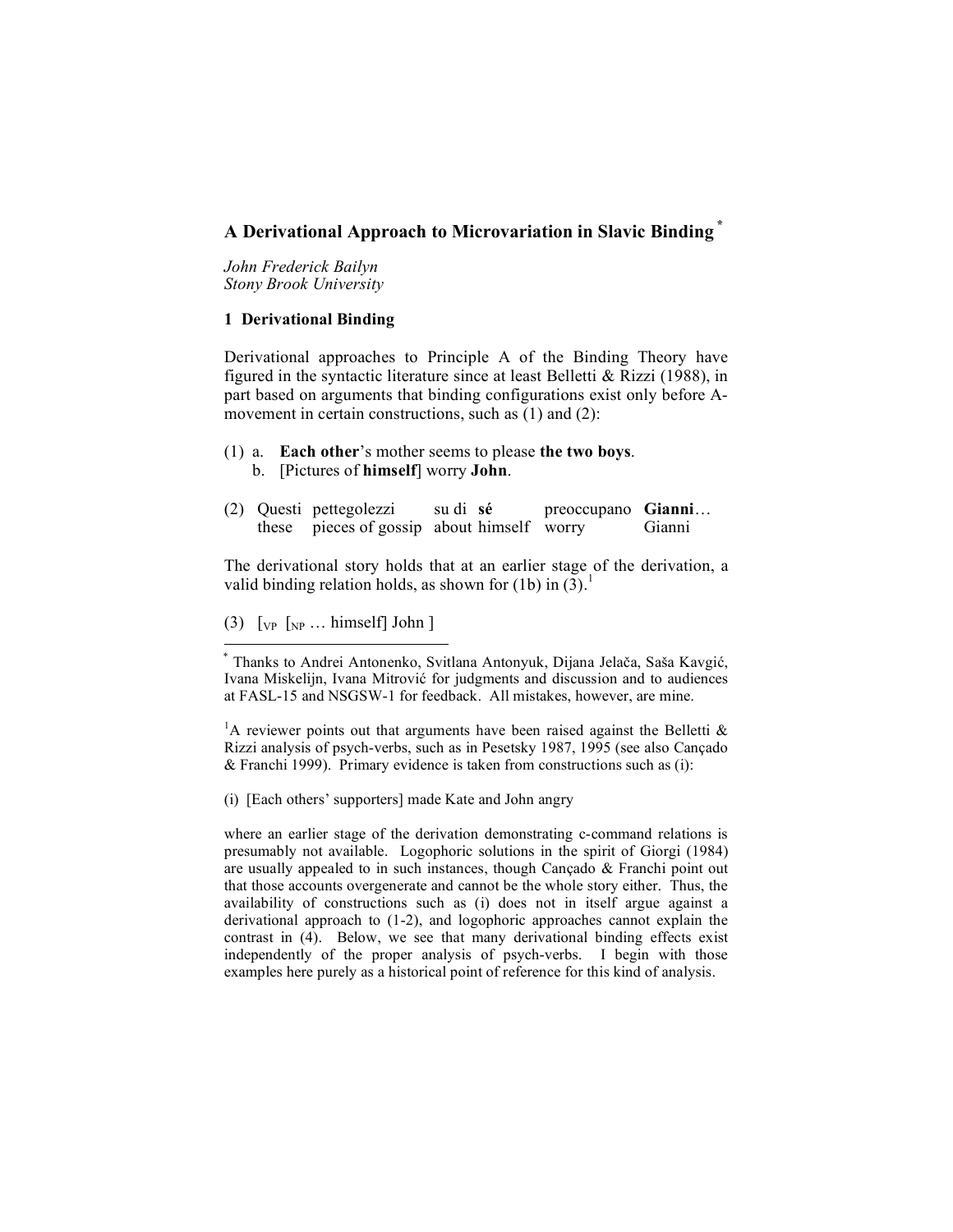The assumption of derivational binding, in addition to being consistent with the attractive general program of derivational syntax advocated in Epstein et al (1998), also provides a straightforward explanation for the difference in behavior between raising (4a) and control (4b):

(4) a. [Friends of **each otheri**] seemed [ e to amuse **the meni**]. b. \*[Friends of **each otheri**] wanted [PRO to amuse **the meni**].

Conversely, derivational binding also allows us to feed (but not bleed) binding relations in languages with certain kinds of reordering or shifting operations, as in the Japanese scrambling examples (5) and (6) below:

| $(5)$ a. |                                         | <b>Karera-ga</b> [otagai-no               | sensei -o                                                            | hihansita  | (Japanese) |
|----------|-----------------------------------------|-------------------------------------------|----------------------------------------------------------------------|------------|------------|
|          |                                         |                                           | they $_{\text{NOM}}$ [each other's teacher] $_{\text{ACC}}$          | criticized | <b>SOV</b> |
|          | 'They criticized each other's teachers' |                                           |                                                                      |            |            |
|          |                                         |                                           | b. *[Otagai-no sensei]-ga karera-o hihansita                         |            | SOV        |
|          |                                         |                                           | [each other's teacher] <sub>NOM</sub> them <sub>ACC</sub> criticized |            |            |
|          |                                         | *'Each other's teachers criticized them.' |                                                                      |            |            |
|          |                                         | (6) a. [Otagai-no sensei]-o karera-ga     |                                                                      | hihansita  | OVS        |
|          |                                         | [each other's teacher]ACC theyNOM         |                                                                      | criticized |            |
|          |                                         | 'They criticized each other's teachers.'  |                                                                      |            |            |

b. ?**Karera**-o [**otagai**-no sensei]-ga \_\_\_ hihansita OVS them $_{\text{ACC}}$  [each other's teacher] $_{\text{NOM}}$  criticized 'Them, each other's teachers criticized.'

If Principle A were an SS or LF phenomenon, the contrast in SOV orders (5) would be the same as the contrast in OSV orders (6). (5a) is wellformed. Raising the object to a local A-position (6a) (Miyagawa 2001 a.o) does not alter this successful binding. (6b), on the other hand, shows that the same object raising can feed a successful binding relation, absent in (5b). A similar effect is found with VP internal shifting in Russian:

(7) a. Ivan predstavil **Petrovyx drug drugu** (Russian) Ivan introduced the Petrovs $_{ACC}$  each other $_{DATA}$  Acc-Dat 'Ivan introduced the Petrovs to each other.'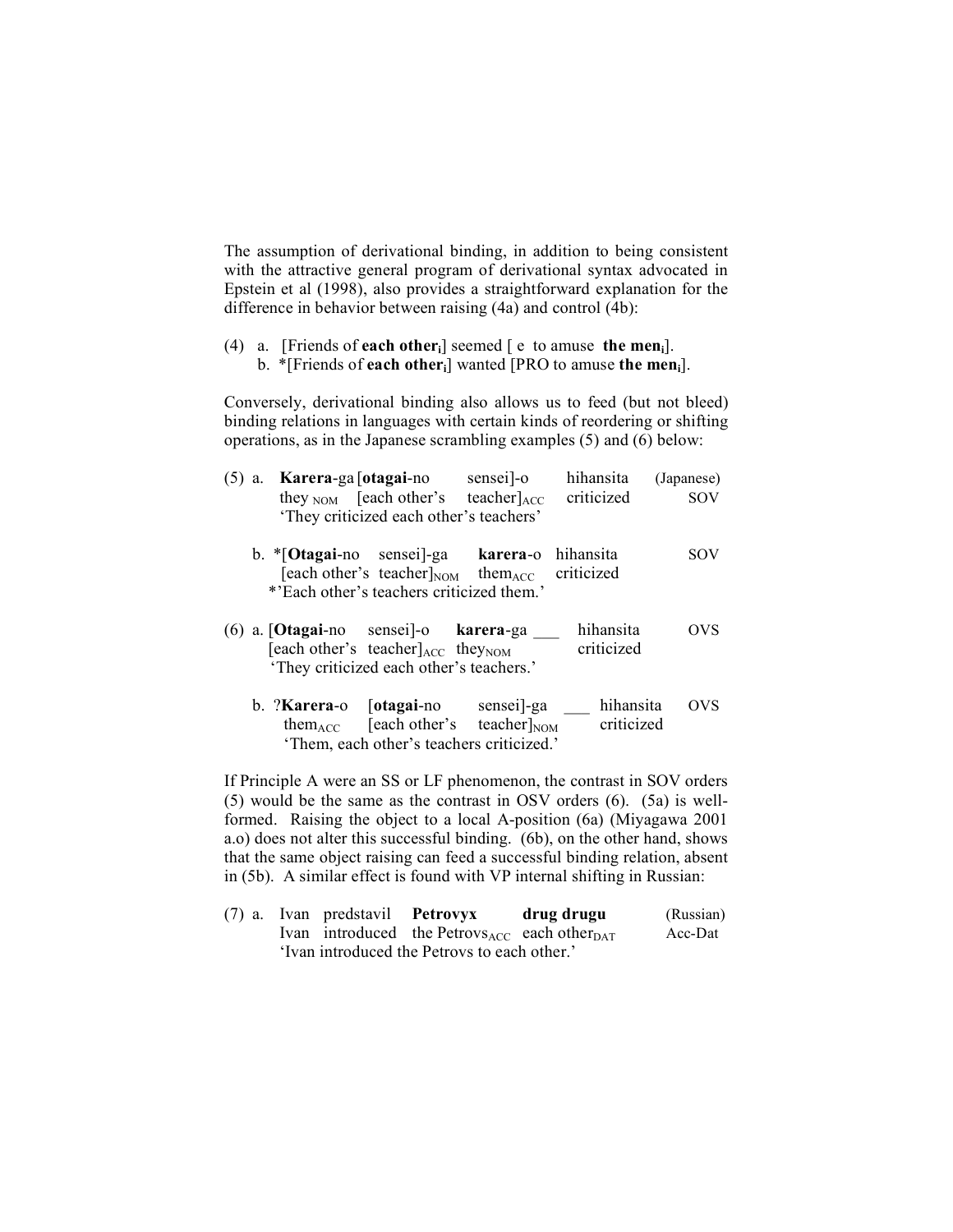|  | b. *Ivan predstavil drug druga<br>Ivan introduced each other <sub>ACC</sub>                                   | Petrovym<br>the Petrov $s_{\text{DAT}}$ | Acc-Dat             |
|--|---------------------------------------------------------------------------------------------------------------|-----------------------------------------|---------------------|
|  | c. Ivan predstavil <b>Petrovym</b><br>Ivan introduced the Petrovs $_{\text{DATA}}$ each other $_{\text{ACC}}$ | drug druga                              | Dat-Acc             |
|  | d. ? Ivan predstavil drug drugu<br>Ivan introduced each other $_{\text{DATA}}$ the Petrovs <sub>ACC</sub>     | Petrovyx ____                           | $_{\text{Det-Acc}}$ |

If Principle A were an SS or LF phenomenon, the contrast between Acc>Dat orders in (7a) and (7b) would be that same as that between Dat>Ac orders (7c) and (7d). Derivational binding in (7c) saves (7b).<sup>2,3</sup>

 $3$ Note, however, that the evidence shown in (1-8) does not in itself argue for a derivational approach to binding. In fact, as a reviewer points out, it is consistent with an LF approach to anaphor binding such as that of Fox  $\&$ Nissenbaum (2004), assuming the availability of A-chain reconstruction. Indeed, the reviewer argues, sentences similar to (ii) (adapted from Chomsky 1995, with his judgments provided) seem to *require* an LF approach, if we assume LF composition of idiomatic elements such as *take pictures*:

- (ii) a. John wondered [which pictures of himself] Mary saw.
	- b. \*John wondered [which pictures of himself] Mary took.

(The actual Fox & Nissenbaum facts involve a different idiom, not *take pictures*, but rather *have an idea* following Heycock's 1995 discussion of the idiomatic nature of verbs of creation.)

However, as pointed out by Zeljko Bošković (pc), the contrast, for those who have it, disappears under passivization:

(iii) John wondered [which pictures of himself] were taken by Mary

Thus the LF idiom-composition approach of Heycock and Fox & Nissenbaum cannot be the entire story on idiom composition, and the claim that (ii) supports an LF-only approach to anaphor binding is weakened. Further, the LF approach cannot account for the availability of A'-driven bindees, given below.

 $\frac{1}{2}$  $^{2}(7)$  assumes a base order of Acc asymmetrically c-commanding Dat, as argued for in Bailyn 1995 and elsewhere. The asymmetry shown also argues against 2 base generated orders for Acc & Dat arguments (as vs. Miyagawa 1997).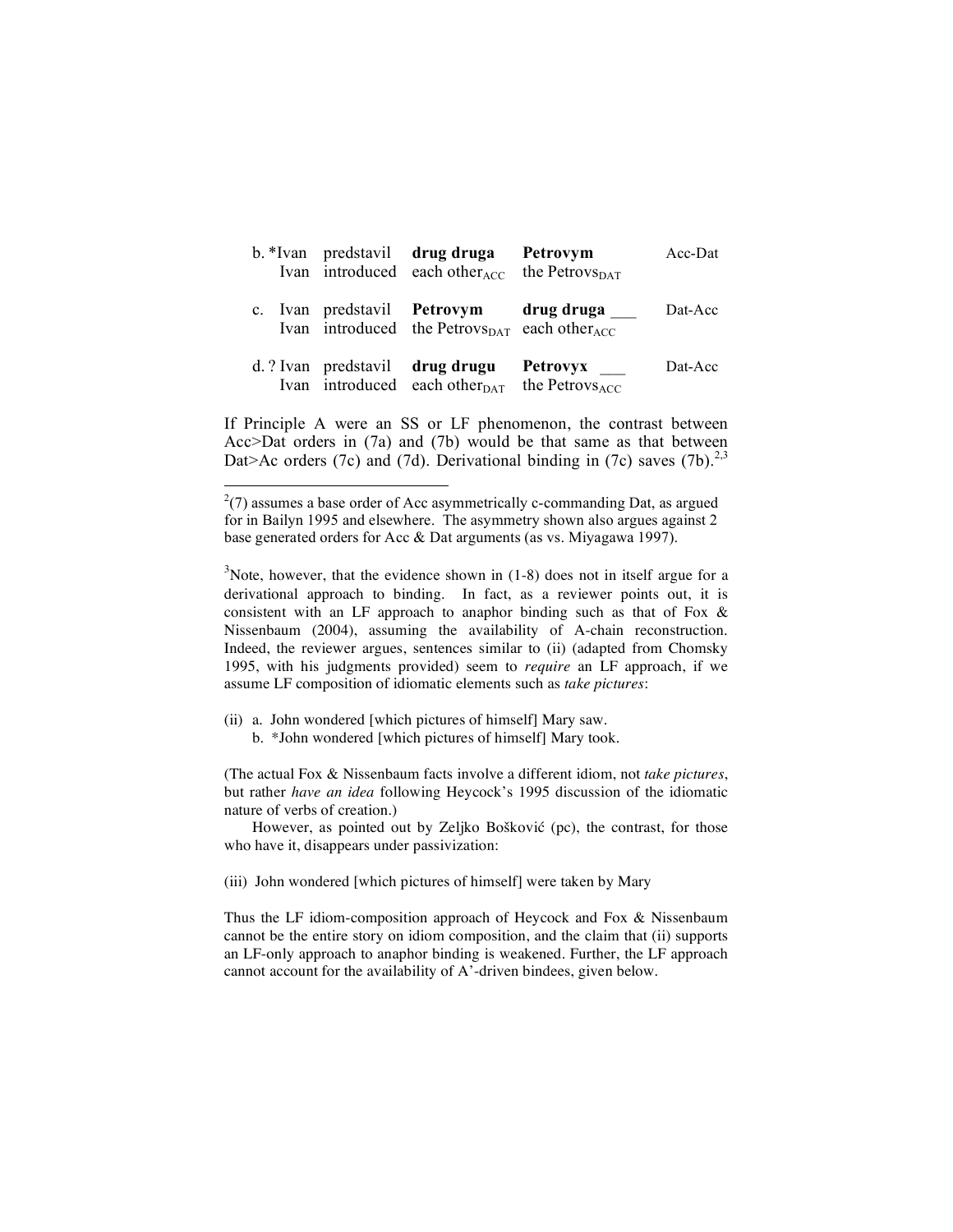For these reasons, it has often been argued that Principle A is an "everywhere principle", calculated "on-line" in the course of the derivation. (**Error! Reference source not found.** provides 2 possible formulations. 4

- (8) a. Principle A of the Binding Theory can be satisfied at any point in the derivation (Grewendorf & Sabel 1999, p. 13)
	- b.Information on the antecedent/binder of an anaphoric element is sent to semantics at any point of the derivation. (Saito 2005, p. 16)

(8) assumes a version of Principle A requiring A-binding – c-command in the local domain at some point in the derivation is not enough.<sup>5</sup>

Another strong piece of evidence in favor of a derivational approach to Principle A concerns the fact that anaphors, or expressions containing anaphors, that are A'-moved (and hence later undergo reconstruction), can nevertheless be successfully bound in the higher clause. This occurs both with English WH-movement (9) and Japanese Long Distance Scrambling  $(10)$ .

(9)Johni wonders [which pictures of himselfi] Mary showed *t* to Susan.

<sup>5</sup> Japanese LD Scrambling and English Topicalization cannot feed Principle A because of the A' nature of the landing site:

|                                                                                                                            |  |  |                                                           | $(iv) * Karea-o_i$ [otagai-no sensei]-ga [[Tanaka-ga t <sub>i</sub> ] |  |
|----------------------------------------------------------------------------------------------------------------------------|--|--|-----------------------------------------------------------|-----------------------------------------------------------------------|--|
|                                                                                                                            |  |  | them <sub>ACC</sub> [each other's teacher] <sub>NOM</sub> | Tanaka $_{\text{NOM}}$                                                |  |
| hihansita to itta<br>criticized that said<br>*'Them, [each other's teachers] said that Tanaka criticized t <sub>i</sub> .' |  |  |                                                           |                                                                       |  |

c.\***John**<sub>i</sub>, pictures of **himself**<sub>i</sub> describe t<sub>i</sub> perfectly.

 $\overline{a}$ 

 $^{4}$ I set aside derivational approaches to binding such as Kayne (2002) and Zwart (2002), in which the antecedent starts together with the anaphor and then moves away. Such approaches strongly predict the absence of Long Distance effects and are also incapable of capturing the Subject Condition (see below).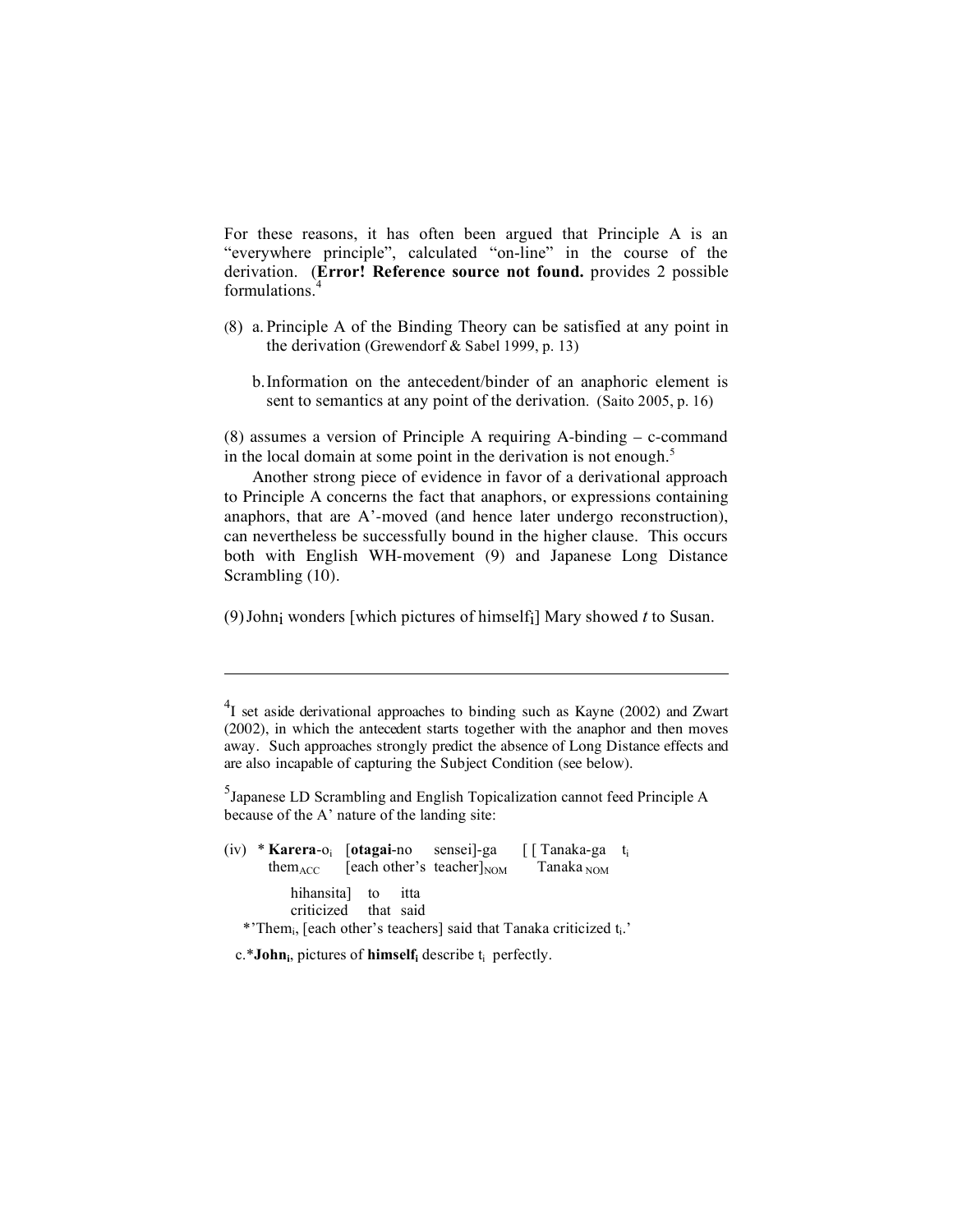|  |                                                                           | (10) a. Taroo-ga <sub>i</sub> [ <sub>CP</sub> Hanako-ga <sub>i</sub> [ <sub>CP</sub> <b>Ziroo-ga</b> <sub>k</sub> <b>zibunzisin-</b> o*i/*j/k |
|--|---------------------------------------------------------------------------|-----------------------------------------------------------------------------------------------------------------------------------------------|
|  | $TarooNOM$ Hanako <sub>NOM</sub> Ziroo <sub>NOM</sub> self <sub>ACC</sub> |                                                                                                                                               |

hihansita to] itta to] omotteiru (koto) criticized that said that think fact

'Taroo<sub>i</sub> thinks [that Hanako<sub>i</sub> said [that Ziroo<sub>k</sub> criticized self $*_{i}$ /\*<sub>i/k</sub>]]'

b. **Taroo**-gai [CP **zibunzisin**-oi/j/k **Hanako**-gaj [CP t' **Ziroo**-gak t  $Taroo<sub>nom</sub>$  self<sub>ACC</sub> Hanako <sub>NOM</sub> Ziroo <sub>NOM</sub>

hihansita to itta to omotteiru (koto) criticized that said that think fact

'Taroo<sub>i</sub> thinks [that self<sub>i/j/k</sub> Hanako<sub>j</sub> said [that Ziroo<sub>k</sub> criticized t]]'

A similar effect is found with Russian LD-Scrambling, as shown by Antonenko (2006):

|  |                                           | $(11)$ a. Ty <sub>i</sub> xočeš, čtoby <b>Saša</b> <sub>k</sub> našel |  | $\left[\text{svoego}_{i/k} \text{ druga}\right]$ ? |  |
|--|-------------------------------------------|-----------------------------------------------------------------------|--|----------------------------------------------------|--|
|  |                                           | You <sub>i</sub> want that Sasha <sub>k</sub> find <sub>SUBI</sub>    |  | self' $S_{*i/k}$ friend                            |  |
|  | 'Do you want that Sasha find his friend?' |                                                                       |  |                                                    |  |

b. **Ty**<sub>i</sub> [svoego<sub>i/k</sub> druga] xočeš, čtoby Saša<sub>k</sub> našel t ? You<sub>i</sub> self's<sub>i/k</sub> friend want that Sasha<sub>k</sub> find<sub>SUBJ</sub> 'Do you want that Sasha find his/your friend?'

LD-scrambling is well-known to have no effect on interpretation (Saito's (1992) "Radical Reconstruction" property) and is therefore generally accepted as a process whose effect is entirely undone at LF. Thus the availability of higher binders in (10b) and (11b) can only be accounted for by a derivational approach to Principle A.

We can therefore draw the interim conclusion that there is good evidence, from a range of languages, that a derivational version of Principle A is required. We next turn to a paradox created by this interim conclusion: a different set of binding facts seem to point to the need for an LF-only approach. The rest of this article is devoted to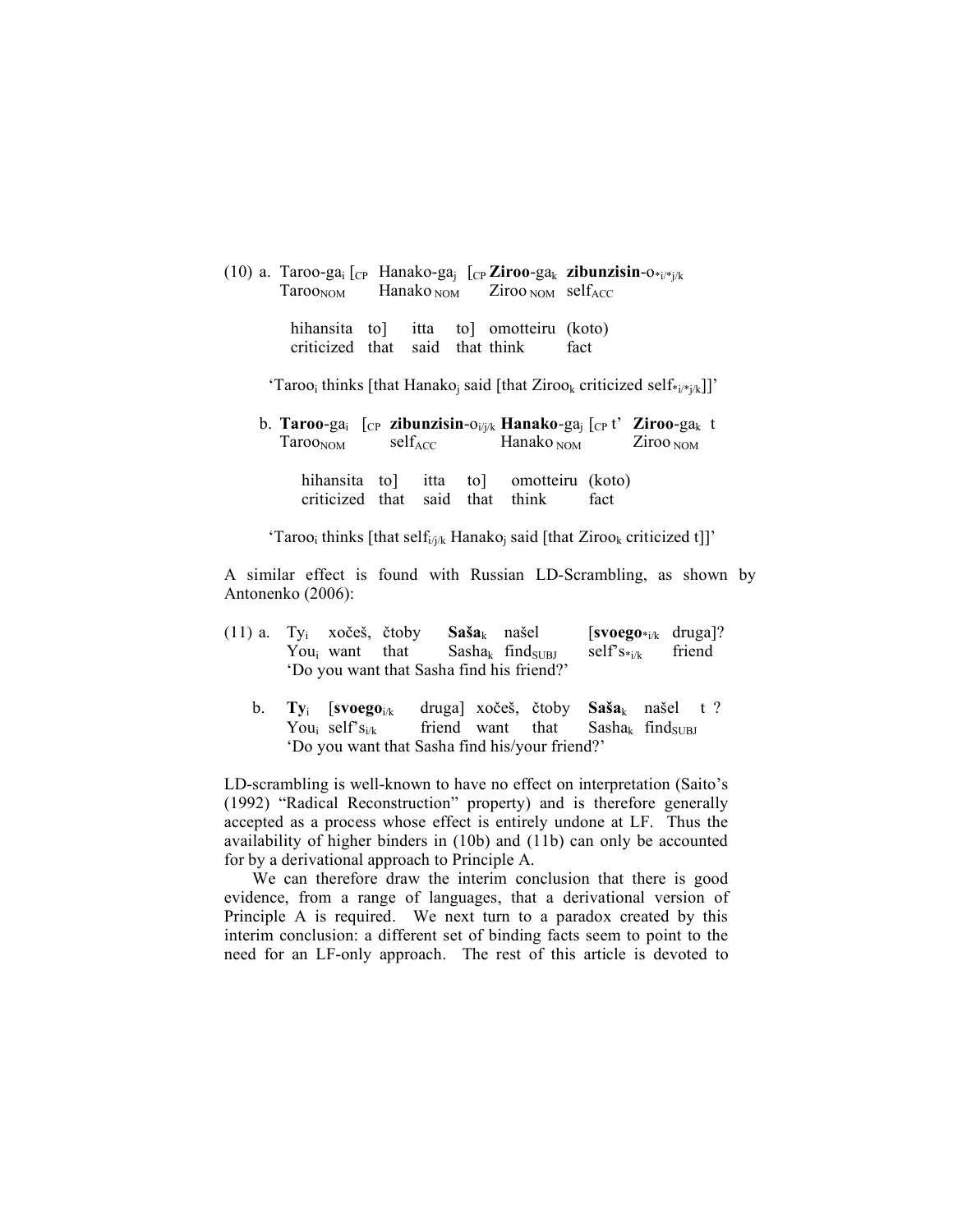resolving this paradox.

### **2 LF Movement of Anaphors and the Binding Paradox**

It is well-known that many monomorphemic anaphors allow "Long Distance" binding, whereby the antecedent can be found outside the local clause, thereby apparently violating the locality requirement on anaphor binding. This is shown in (12a-b) for Russian and Chinese.

- (12) a. **General** poprosil polkovnika [**PRO** narisovat' **sebja]**. general<sub>i</sub> requested colonel<sub>k</sub> PRO<sub>k</sub> to draw self<sub>i</sub>/<sub>k</sub> 'The general<sub>i</sub> asked the colonel<sub>k</sub> to draw himself<sub>i</sub>/<sub>k</sub>.' (ambiguous)
	- b. **Zhangsan** renwei **Lisi** zhidao **Wangwu** xihuan **ziji** Zhangsani think Lisij know Wangwuk like self $i/k$ "Zhangsan thinks Lisi knows Wangwu likes him/himself." (3 ways ambiguous)

Typically, the data in (12) have been analyzed as resulting from LF movement of the anaphors in question to the highest functional category within the binding domain (IP/TP), as argued in Pica 1991, Cole  $&$  Sung 1994, a.o.<sup>6</sup> This movement is covert, on such accounts, and can proceed into the higher domain if not blocked by independent elements, such as an indicative complementizer in languages such as Russian or Icelandic, or a subject carrying different phi-features from those of the lower domain, (the so-called Chinese blocking effects).

On such accounts, the distinct readings of (12) are related to distinct LF's after LF anaphor raising. LF application of Principle A in such languages predicts that only SpecT elements can be binders of such anaphors and therefore these accounts are strengthened by the wellknown correlation between the availability of Long Distance anaphora and "subject-orientation" -- the requirement whereby the antecedent of an anaphor must be a subject, something that does not hold, for example, in English (13), as vs. Russian (14a), or Serbo-Croatian (14b):

 <sup>6</sup>  ${}^{6}$ Progovac (1992), (1993) argues for an Agree approach and against a movement account of subject orientation. It is not immediately clear, however, how her approach can capture the microvariation between Russian and Serbo-Croatian discussed in this paper. I therefore leave such approaches aside.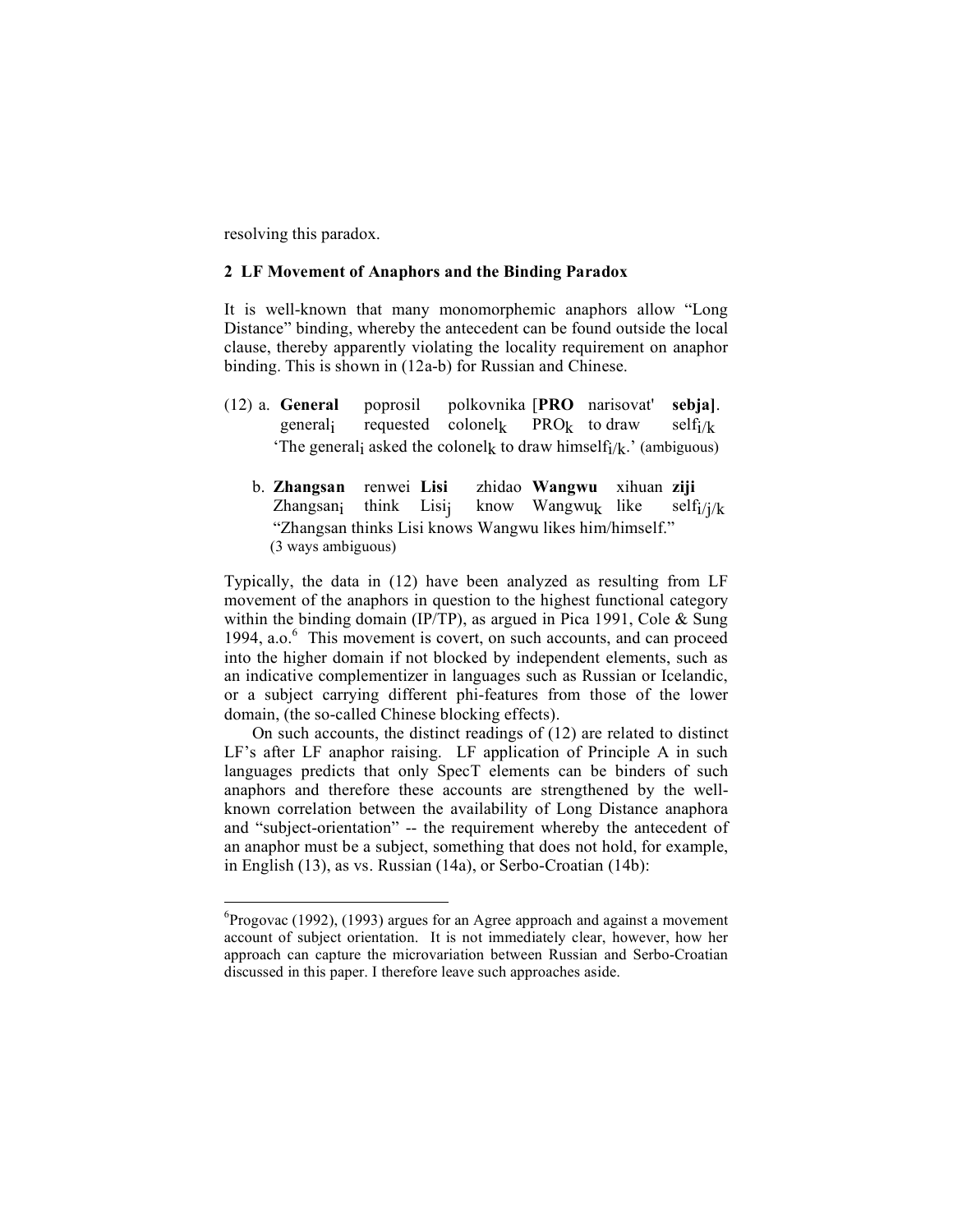#### (13) John<sub>i</sub> asked  $\text{Bill}_k$  about **himself**<sub>i/k</sub>. (ambiguous)

- (14) a. **Ivan**<sub>i</sub> sprosil Borisa<sub>k</sub> o **sebe**  $i^{*k}$  (Rus) Ivan asked Boris about self 'Ivan asked Boris about himself (Ivan)' (subject only)
	- b. **Jovan**i je pitao Nenada<sub>k</sub> o **sebi**  $i_{\ell}$ <sub>k</sub> (SC)  $Jovan<sub>NOM</sub>$  aux asked Nenad<sub>ACC</sub> about self 'Jovan asked Nenad about himself (Jovan)' (subject only)

The relevant LF structure of  $(14)$  is given in  $(15)$ .

(15) Schematic view of the Subject Condition: (LF)



Of course  $(15)$  is an LF structure – no overt movement of the anaphor occurs. Before LF movement, the English structure in (13) and the Slavic structures in (14) and (15) do not differ in any relevant way. Thus derivational binding, in either of the versions presented above in (8), predicts binding to be possible in (14-15) just as it is in English (13), indeed as soon as the object and anaphor are both present in the structure. LF movement is required to feed Long Distance readings, but crucially, the well-known correlation with object obviation (the Subject Condition) holds only if Principle A is an LF principle, holding after anaphor raising to T.

- (16) The Binding Paradox:
	- a. Principle A is an anywhere condition (examples 1-2, 4-7, 9-11)
	- b. Principle A applies at LF only (examples 12, 13-14)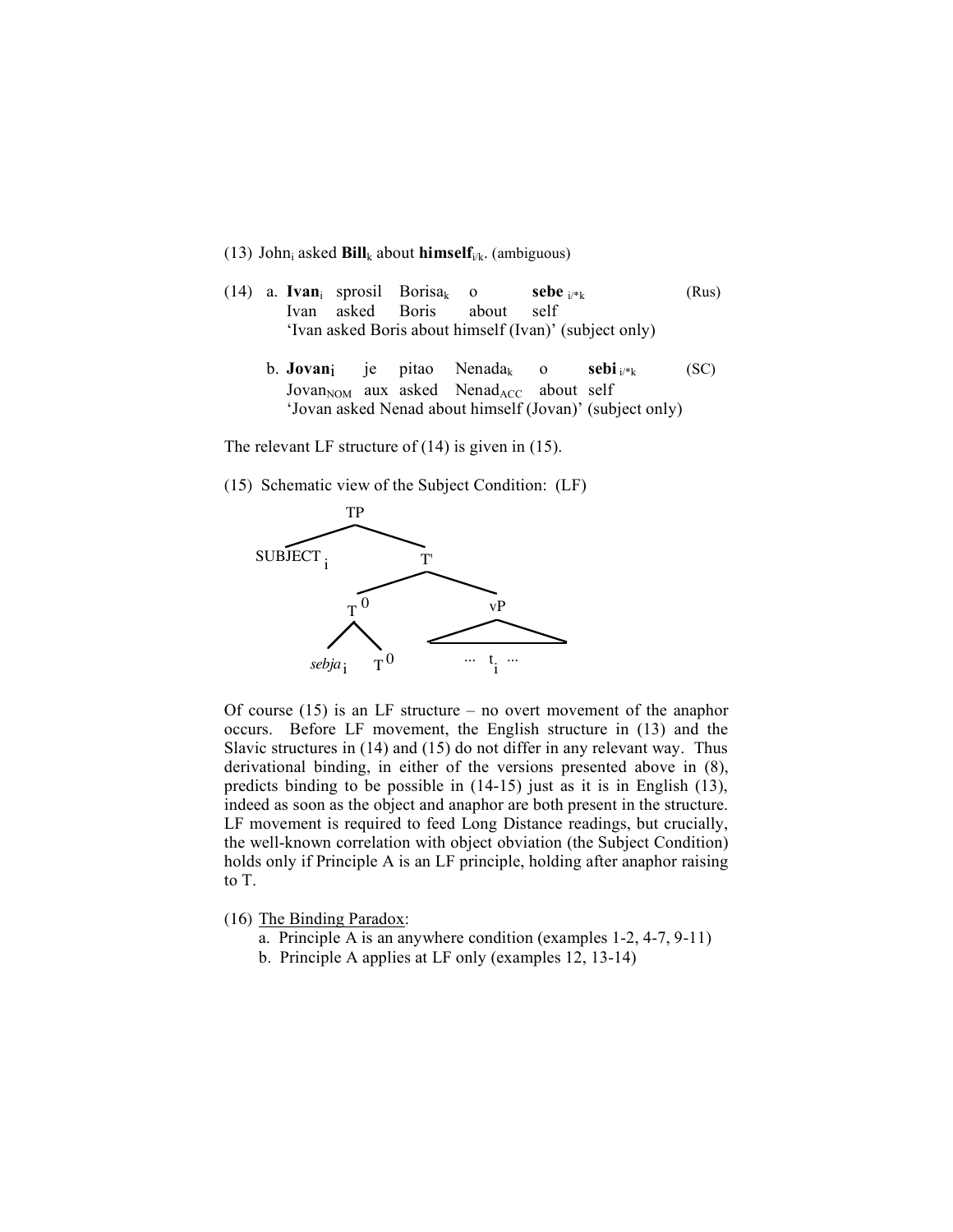In what follows, I will show that we can capture the significant insights of both the derivational and LF raising accounts by using a system of overt feature movement (Move F) and by limiting derivational interpretation to elements with no remaining uninterpretable features.

### **3 Evidence for Configurational Binding**

In Bailyn (2003, 2004a,b) I show that there is a wide range of possible binders for subject-oriented anaphors in Russian, as shown in (17-19). This is consistent with claims that local Scrambling is A-movement (Mahajan 1990, Miyagawa 1997, Lavine & Freiden 2001) allowing various non-Nominative binders to be available for such anaphors, but only when raised into the appropriate position.

|  | $(17)$ a. [U <b>Petrovyx</b> <sub>i</sub> ] byl [svoj <sub>i</sub> dom] |  | (Rus) |
|--|-------------------------------------------------------------------------|--|-------|
|  | at the Petrovs was [self's house] <sub>NOM</sub>                        |  |       |
|  | 'The Petrovs had their own house.'                                      |  |       |

- b. ???[**Svoj**i dom] byl u **Petrovyx**i  $[selfs \; house]_{\text{NOM}}$  was at the Petrovs 'The Petrovs had their own house.'
- (18) **Menja**<sub>i</sub> tošnit ot **svoej**<sub>i</sub> raboty (Rus) me<sub>ACC</sub> nauseates from selfs's work 'I am sickened by my work.'
- (19) a. ?**Ej**i nravilas' [**svoja**i kvartira] (Rus)  $she<sub>DATA</sub>$  liked [self's apartment] $_{NOM}$ 'She liked her apartment.'
	- b. **Ivanu**i nužen vrač<sub>k</sub> dlja sebja<sub>i</sub>/\*k Ivan $_{\text{DATA}}$  necessary doctor<sub>NOM</sub> for self 'Ivan needs a doctor for himself.'
	- c. **Ivanu**i xolodno v **svoem**i dome Ivan cold in self's house 'Ivan is cold in his (own) house.'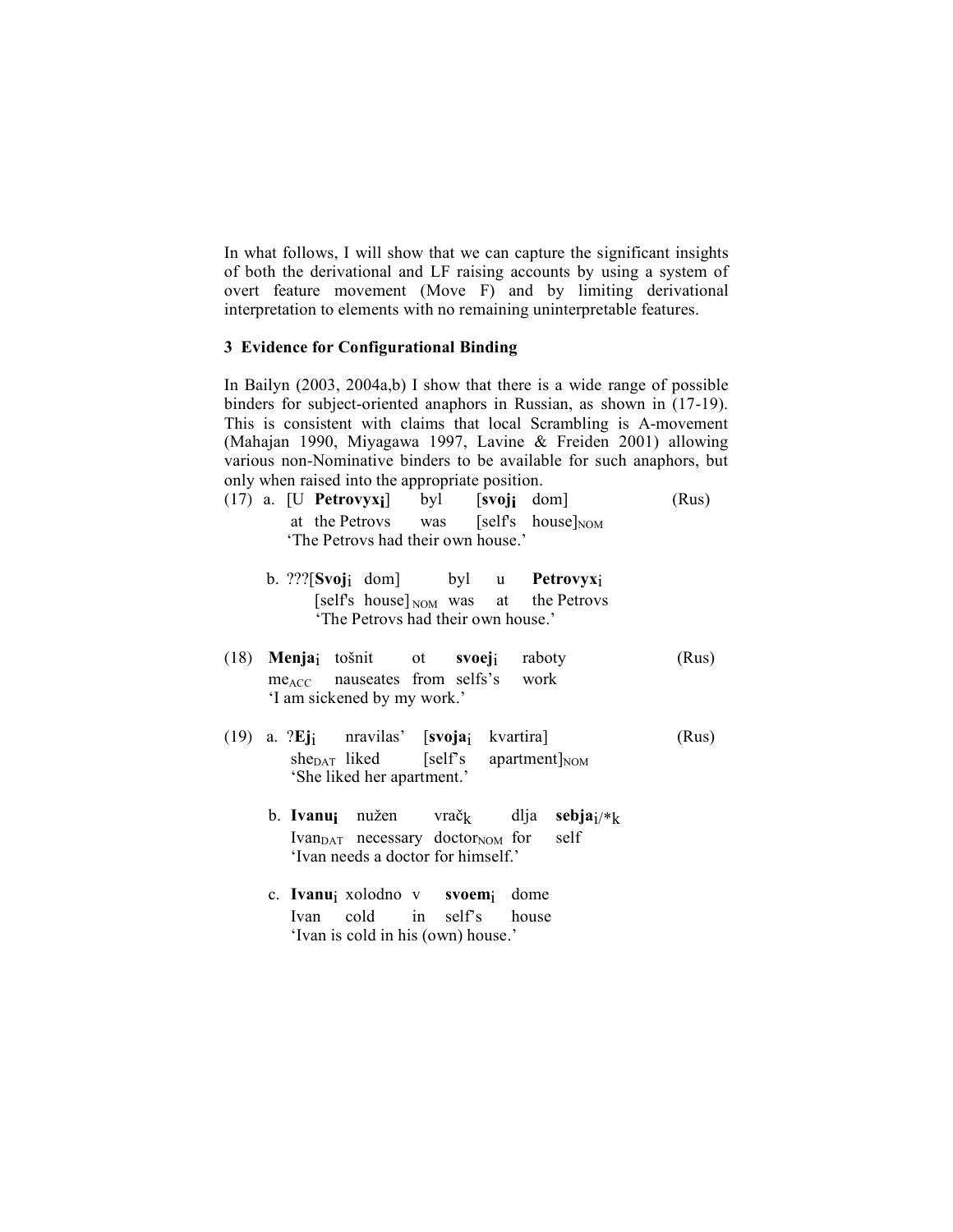$(17)$  shows that  $[u+NP]$  possessives can bind, but only when raised to SpecT, as can Accusative objects of certain verbs (18), and various kinds of dative experiencers (19). That the relevant movement is A-movement is confirmed by correlation with other A-properties, (Bailyn 2004a).

In contrast, Serbo-Croatian (henceforth SC) is more restricted in the extent to which its subject-oriented anaphors can be bound my non-Nominative antecedents. SC allows no PP, Accusative or Dative binders equivalent to Russian (17-19). This is shown in (20-22).

- (20) \*[Kod **mene**<sub>i</sub>] je bila **svoja**<sub>i</sub> kuća (SC) at me aux was [self's house] $_{\text{NOM}}$ 'I had my own house.'
- (21) \***Meni** se svidja **svoj** posao (SC)  $me<sub>DAT</sub>$  refl like [self'swork] $_{\text{NOM}}$ 'I like my work.'
- $(22)$  **\*Jovanui** treba doktor<sub>k</sub> u **svojoj**i kući (SC) Jovan $_{\text{DATA}}$  necessary doctor<sub>NOM</sub> in self's house 'Jovan needs a doctor in his house.'  $(\neq Jovan; doktor$  ok for some speakers)

The clear contrast between the possibilities in Russian (17-19) and SC (20-22) is best accounted for by a structural theory of binding, since the meanings in the (often cognate) constructions are nearly identical, as is the word order. In many ways, given the subject condition, it is the Russian case that is unexpected. However, given the EPP analyses of such Russian cases, an avenue is opened to account for the microvariation in structural terms, by independently observable differences in the flexibility of the EPP requirement in T.

In particular, we have seen that in Russian, various non-Nominative elements can move to SpecT (= Generalized Inversion) (Bailyn 2004a). For Serbo-Croatian, on the other hand, we can hypothesize that preverbal non-nominatives are in A'-position, that is that SC allows little or no local A-Scrambling into SpecT. If this hypothesis is correct, we have an independent explanation for the Russian/SC microvariation that supports the configurational account of anaphor binding in both languages, and hence supports a movement to T analysis of subjectorientation.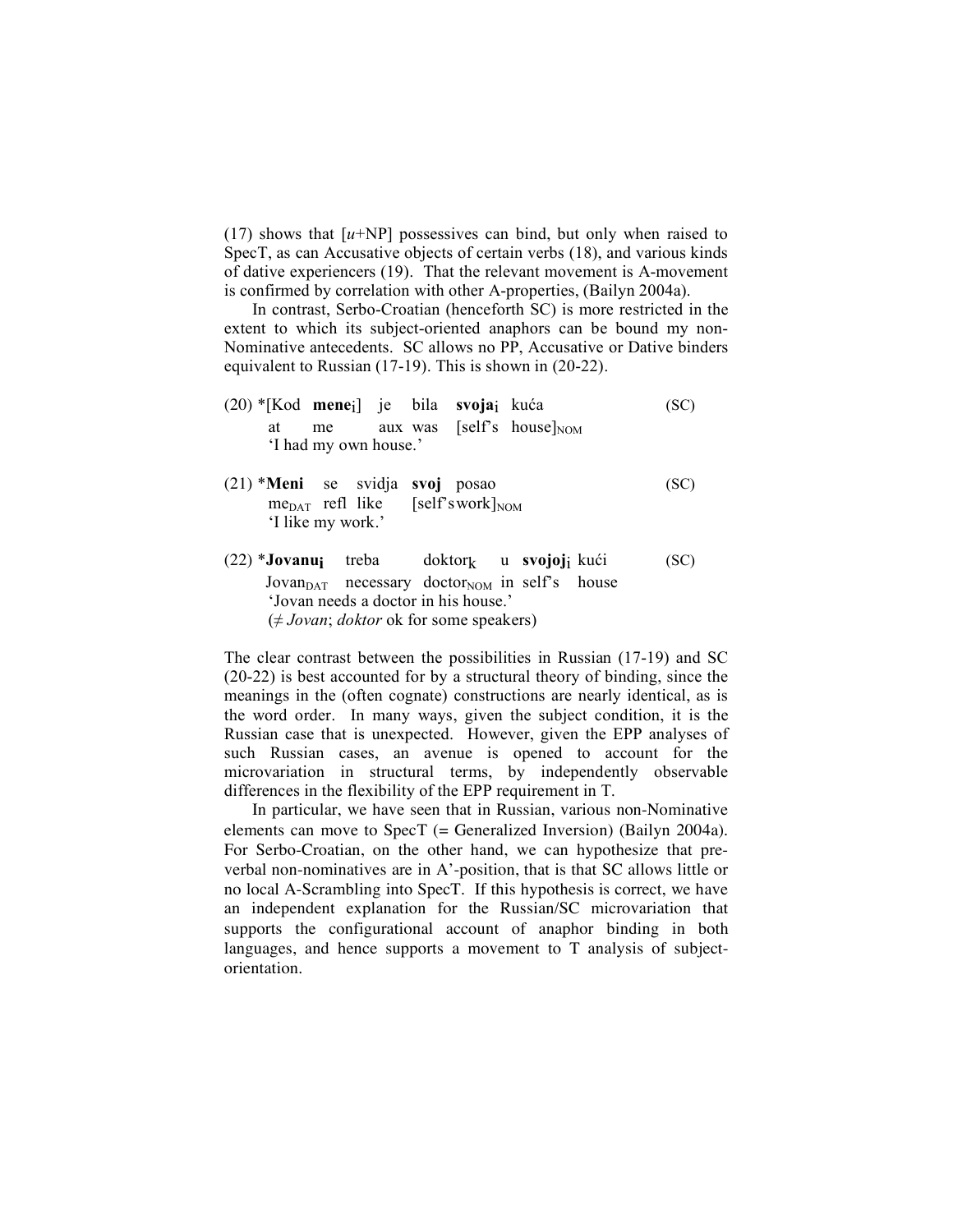Furthermore, there is independent evidence, from Weak Crossover, for the difference in pre-verbal subject position between Russian and preverbal non-Nominative elements. Bailyn 2004a, (see also Williams 2006) has shown that overt movement of object quantifiers across bound pronouns does not trigger a crossover violation. This is shown in (23-25).

- $(23)$  a. \* Eej sobaka ljubit každuju devočkuj (Russian) [her dog] $_{\text{NOM}}$  loves [every girl] $_{\text{ACC}}$ 'Heri dog loves every girli.'
	- b. [Každuju devočku] $k$  ljubit ee sobaka tk [every girl] $i_{\text{ACC}}$  loves [her<sub>i</sub> dog]<sub>NOM</sub> 'Every girl is loved by her dog.'
- (24) a. \*[Eej sobaka] byla na rukax u [každoj devočki]i her  $\log_{NOM}$  was on arms at every girl 'Her dog was in every girl's arms.'
	- b. ?U [**ka"doj** devo!ki]i byla na rukax [**eei** sobaka] at every girl was in arms her  $\log_{NOM}$ 'Every girl had her dog in her arms.'
- (25) a. \* [Ee sobaka] nužna [ka**ždoj** devočke]i her dog<sub>NOM</sub> needs every girl<sub>DAT</sub> 'Her<sub>i</sub> dog is needed by every girli.'
	- b. **[Každoj** devočke]<sub>i</sub> nužna [ee sobaka] every girl $_{\text{DATA}}$  needs her dog<sub>NOM</sub> 'Every girli needs heri dog.'

In each of the Russian examples (23-25), the (a) sentences is ill-formed because of covert QR (as in English equivalents). However exactly those structures that allow binding by non-nominatives obviate weak crossover in the (b) sentences. The prediction, then, is that SC will not show the same degree of obviation. (26) shows that this appears to be the case.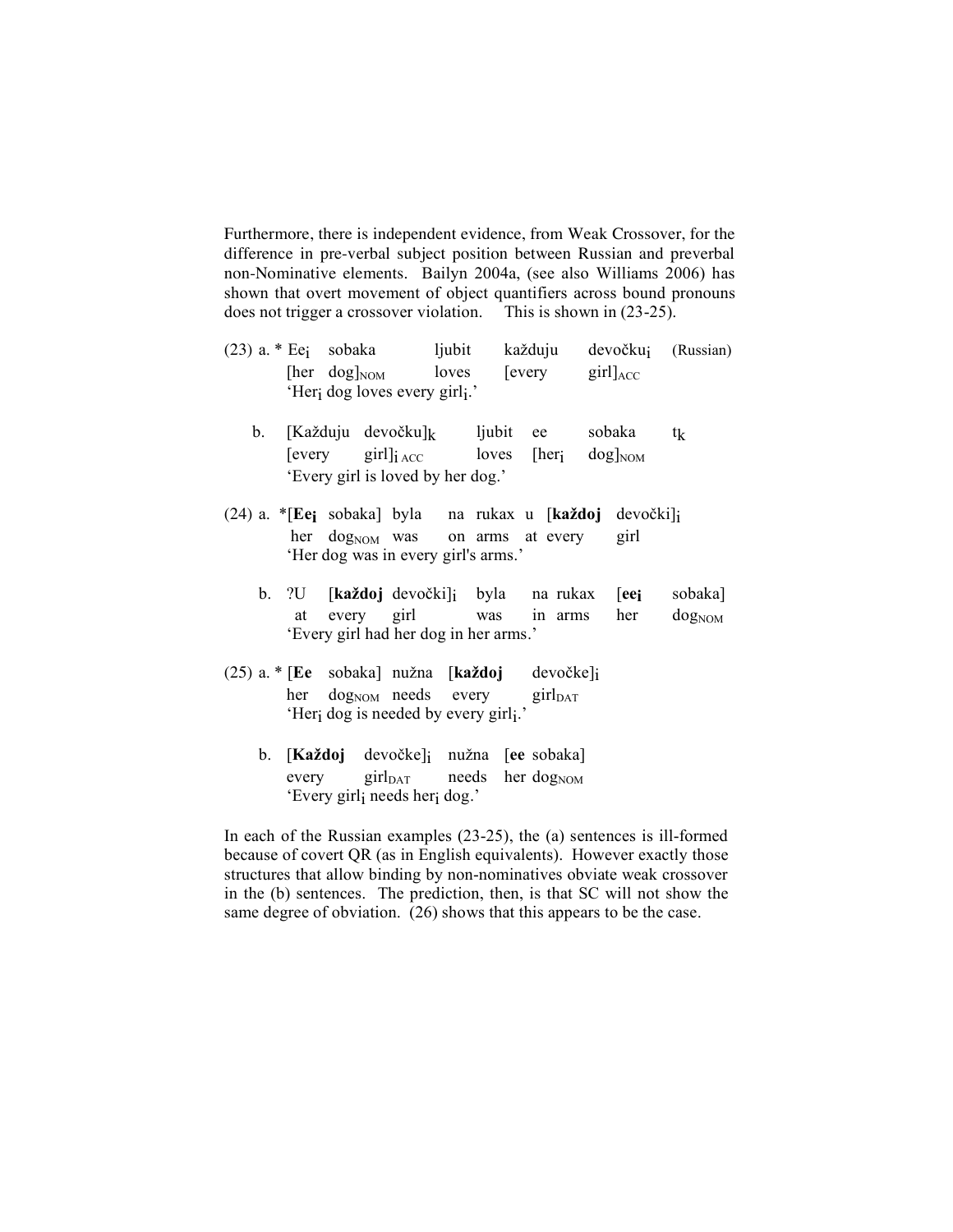- (26) a. \* **Njenai** mačka voli **svaku** devojkuj (SC)  $[her<sub>i</sub> \quad cat<sub>NOM</sub>] \quad loves \quad [every \quad girl]_{iACC}$ 'Heri cat loves every girli.'
	- b. ???**Svaku** devojku<sub>k</sub> voli **njenaj** mačka [every girl] $k_{\text{ACC}}$  loves [her<sub>k</sub> dog]-NOM 'Everyi girl is loved by heri dog.'

The overt moved quantifier in (26a) triggers the WCO effect just as QR does in (26a). If the contrast between (26b) and the (b) sentences in (23- 25) is significant, we have strong confirmation for a configurational approach to subject-orientation and its microvariation, namely that the SpecT position is targeted by some local movements, which coupled with covert movement of anaphors accounts for their subject orientation. However, this only strengthens the conflict between the LF account of Principle A needed for subject-orientation, and the derivational requirements we started with. In the next section, I will propose an approach to anaphor binding that allows aspects of both LF and derivational binding to be maintained.

### **4 Resolving the Binding Paradox**

The paradox we have reached concerns the level of application of Principle A of the Binding Theory. On the one hand, anaphor binding must be derivational, or else we would have no explanation for examples such as English  $(1-2)$  and  $(4)$ , Japanese  $(5-6)$  and  $(10)$  and Russian  $(7)$ and (11). In all of these cases, neither an SS application of Principle A nor an LF version would correctly capture the facts. In particular, the generally acknowledged reconstruction of A'-movement in (9-11) would not predict surface binding possibilities. Conversely, in (1-2) and (4-6), local A-movements that would be expected to bleed successful binding relations in any LF version of Principle A do not in fact do so. For all of these sentences, on standard assumptions about reconstruction, only a derivational approach succeeds.

On the other hand, a derivational approach does not appear able to explain subject orientation of Russian and Japanese anaphors, which can never be bound by local objects, despite the fact that a perfectly good binding configuration holds at an early stage in the derivation (before LF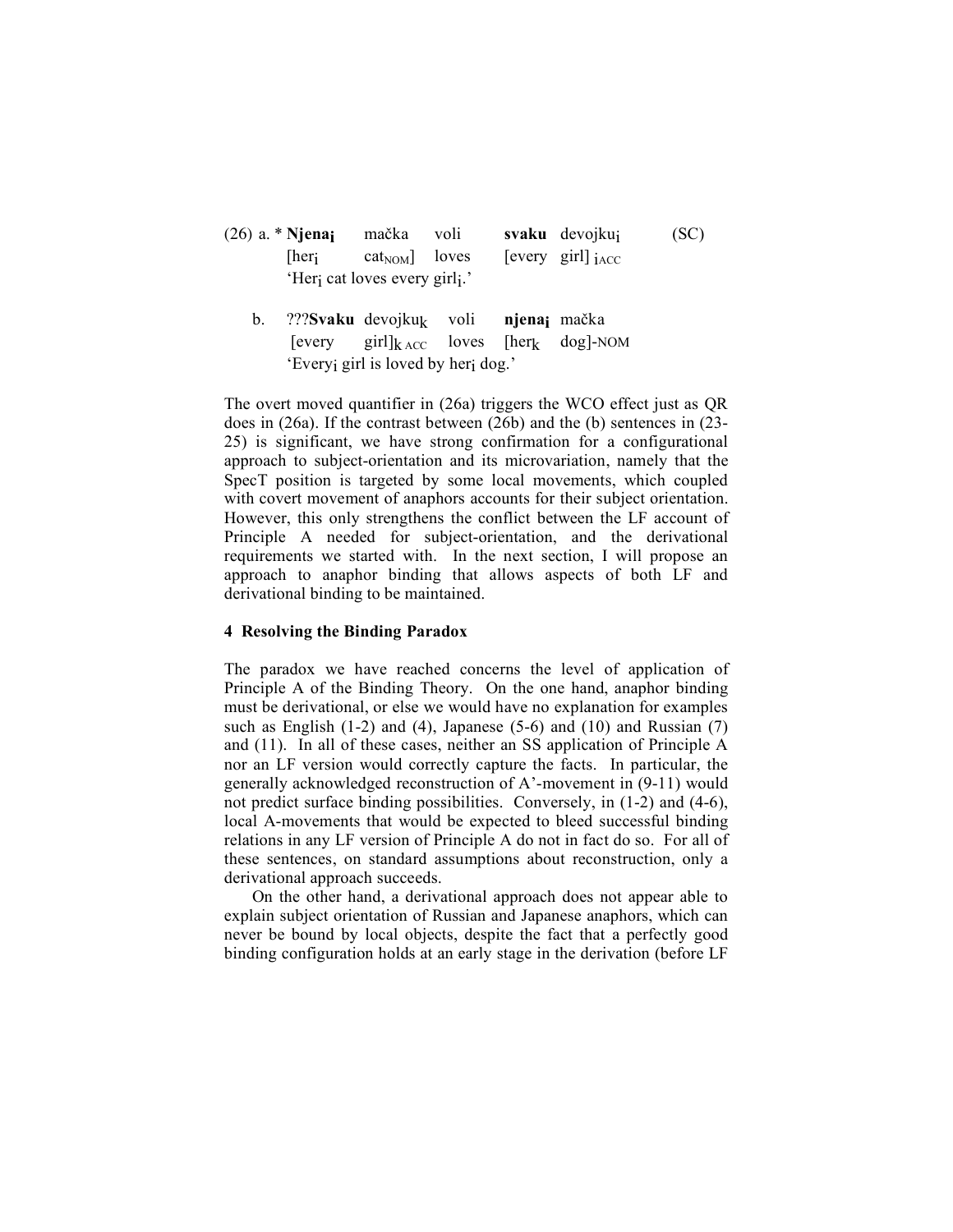movement), which we have seen to be an acceptable state of affairs in other instances. Nevertheless, object binding is notoriously bad with monomorphemic anaphors, thus implicating application of Principle A only after LF movement has bled the environment for object binding.

The solution to the paradox is relatively simple: the "LF" movement required with monomorphemic anaphors must be an instance of **overt feature movement** (Move F – see Roberts 1998, Rudnitskaya 2000 a.o), so that it can interact with a *derivational* version of Principle A, given just below. Let us assume, therefore, that monomorphemic anaphors carry a certain uninterpretable feature [A] (Saito 2003, 2005), that must be eliminated by being in a local relation with [T]. (Something like this is required in all LF movement accounts. Here, however, the movement is overt). The Move F version of anaphor movement is given in (27):

- (27) The Monomorphemic Anaphor Condition:
	- a. Monomorphemic anaphors have an (independent) requirement to have their [A]-feature checked in INFL (T)
	- b*.* Covert (LF) movement of anaphors is = *Overt movement of the* [A] *feature* (see also Rudnitskaya 2000)
	- c. Monomorphemic anaphors become interpretable after the [A] feature requirement in (a) has been satisfied

Given (27), the derivational nature of Principle A becomes sensitive to the feature requirements of the elements involved, exactly as the data imply. <sup>7</sup> In particular, monomorphemic anaphor binding can crucially not be calculated until Move F has occurred. At the same time as we have seen, Principle A remains in its essence derivational, as a range of

<sup>-&</sup>lt;br>7 <sup>7</sup>Naturally, the question arises as what the nature of the  $[A]$  movement requirement is, why it can be satisfied only by T, and why it should apply only to monomorphemic anaphors. I will not take a strong stand on these issues here other than to say that the question applies to any movement account of anaphor binding (see Cole & Sung 1992 for discussion), regardless of level of application (Covert Movement vs. Move F). The fact that only non-agreeing (monomorphemic) anaphors are involved implicates feature sharing, in the sense of Pesetsky & Torrego 2004, with the element in SpecTP. I leave the exact formulation of what forces anaphor raising to T to future work.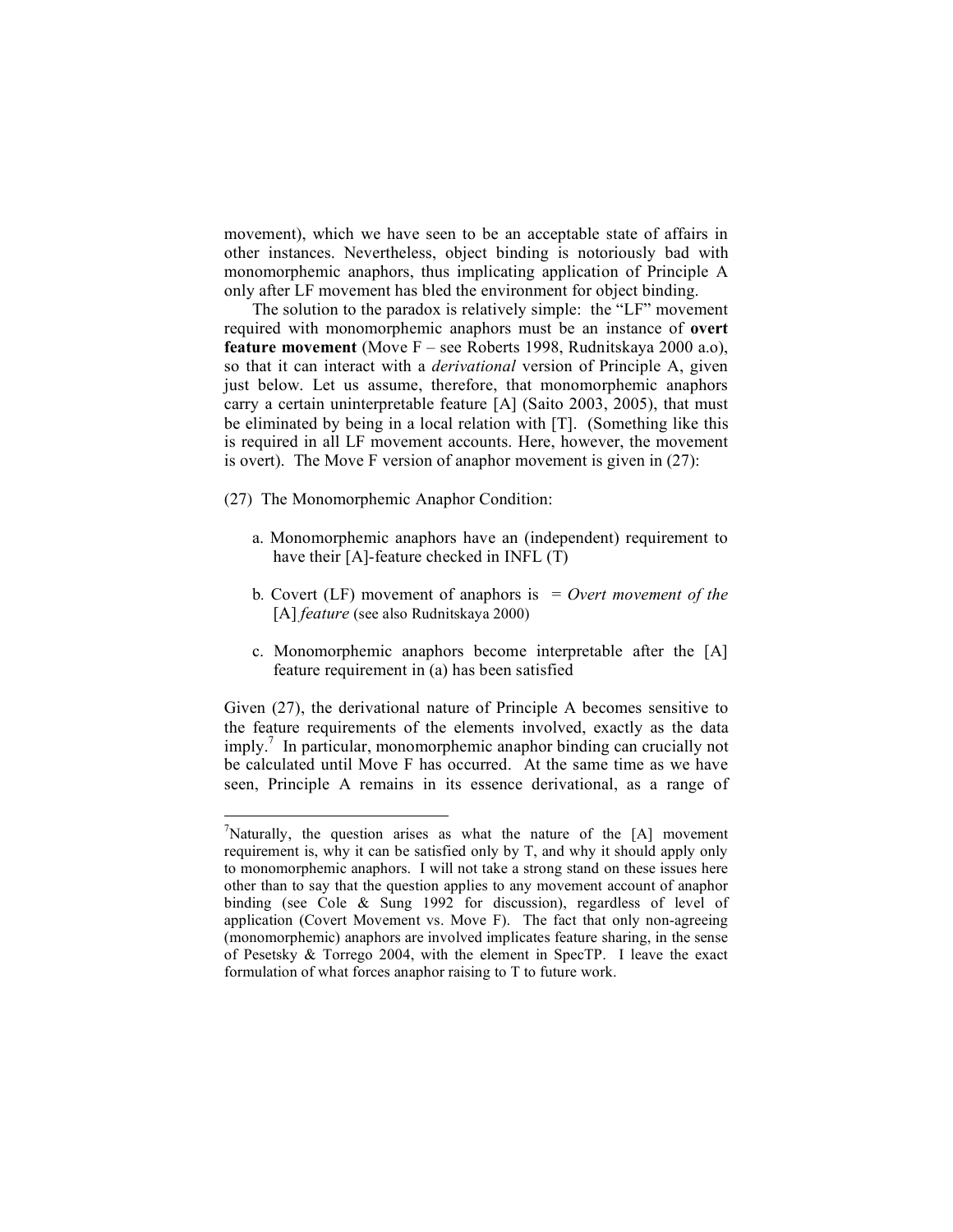potential binders can move into A-position, if the language independently allows such movement, as we have seen for Russian and Japanese. Furthermore, recall from above that various elements can be bound after LD scrambling, an A'-movement which obligatorily reconstructs, requiring derivational binding only.

Thus Principle A applies derivationally, but only once the anaphor is available for interpretation, which in turn depends on it carrying no uninterpretable features. This approach is fully consistent with derivational approaches to Spell Out advocated by Kitahara (1997), Epstein et al (1998), Saito (2003) and others. A version of Derivational Spell Out is given in (28).

- (28) Derivational Spell Out (Kitahara 1997, Epstein et al 1998, Saito 2003)
	- a. Linguistic expressions and their interpretations are built up derivationally. In particular, items are interpreted *as they become interpretable* in the course of the derivation.
	- b. An element becomes interpretable when all its uninterpretable features have been deleted.

With respect to Principle A, a derivational approach, provided in (29), can now be maintained with no loss of empirical coverage:

(29) Derivational Principle A: Satisfied if an interpretable anaphor is bound by a c-commanding coindexed [+D] antecedent *at any time in the derivation*

As for the effect of A-movement but not A'-movement on potential antecedents, we need only assume that A-movement is triggered by a [D] feature which then enters into binding relations, whereas A'-movement has a different trigger [wh] or [OP] and therefore doesn't feed binding relations. <sup>8</sup> Thus Japanese object scrambling, Russian Generalized

 $\overline{a}$ 

 $8$ Note that this approach is similar in spirit to that of Saito 2003: "Let us assume that deletion applies to the features P, O and D so that each of them is retained only at one position. The P-feature must be retained at the head of the chain. For the rest, suppose further that deletion is constrained by selection …, and that a feature can only appear in a position where it is selected." (Saito 2003)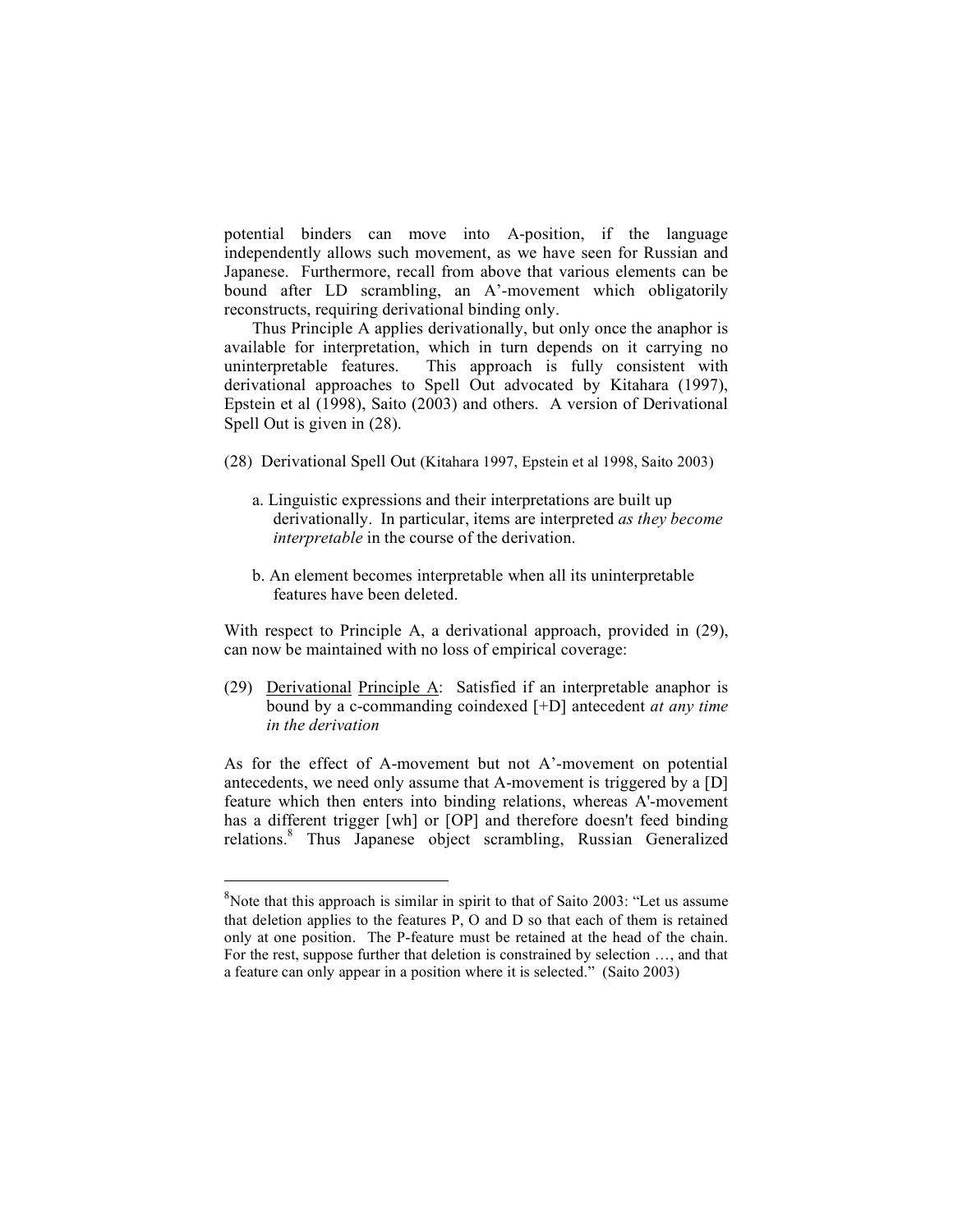Inversion, English passivization and raising and other instances of Amovement can feed new binding relations in the course of the derivation. In the case of English, however, where anaphors themselves carry no unintepretable [A] feature, the system allows binding from any Aposition, including the relatively low position occupied by objects. In subject-orientation languages, object binding fails, because the anaphor is c-commanded by the object only at a stage when it is still uninterpretable. (30) summarizes the analysis:

(30) Derivational resolution of the Binding Paradox:

 $\overline{a}$ 

- i. Monomorphemic anaphors have an (independent) requirement to have their A-feature valued in INFL (T)
- ii. Covert (LF) movement of anaphors = *Overt movement of* [A]
- iii.Until [A] is valued in T, (monomorphemic) anaphors cannot be interpreted
- iv. Elements are interpreted (enter into binding relations) as soon as they are interpretable
- v. Principle A is derivational, and yet the Subject Condition is intact

The system proposed here makes a strong prediction, namely that examples like (1), repeated as (31) should not be available in languages like Russian or Serbo-Croatian, because the early binding allowed by derivational spell-out cannot apply until Move F has occurred in those languages, removing the anaphor from the binding domain of the experiencer object (a version of the subject-condition). (32-33) show that this prediction holds for both Russian and Serbo-Croatian.<sup>9</sup>

 $9$ Presumably, the somewhat acceptable nature of the (a) sentences relates to a possible logophoric use of the reflexive pronoun that is unavailable with the possessive form in the (b) sentences, for which the effect is particularly strong, possibly because of the unavailability of movement our of a subject, as a

However, Saito (2003) encounters various difficulties, esp. (a) the claim that scrambling is not feature-driven, and (b) the assumption that all scrambling is to a uniform IP-adjunction position, which requires maintaining stipulations about when this position is an A-position (Japanese Scrambling) and when it is an A'-position (English Topicalization). See Bailyn (2004b) for details of how such complications can be avoided. Also, Saito's approach cannot solve the Binding Paradox (ie, the Subject Condition must be stipulated).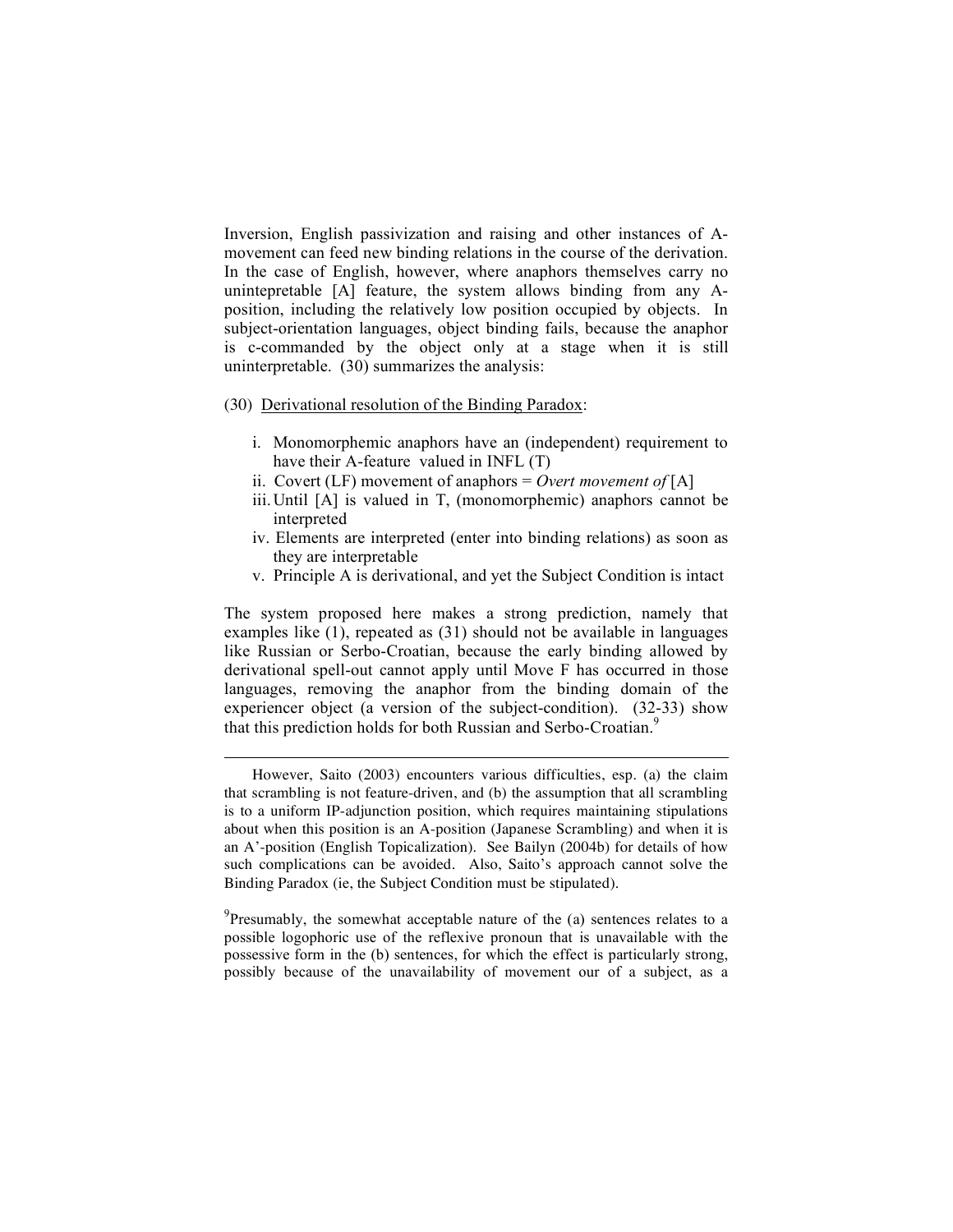### (31) [Pictures of **himself**] worry **John**.

| $(32)$ a. ??[Sluxi o<br>rumors about self                                                                                               |                |       | sebe <sub>i</sub> volnujut<br>worry<br>'The rumors about himself worry Ivan'          | Ivanaj<br>Ivan <sub>ACC</sub> |      | (Rus) |
|-----------------------------------------------------------------------------------------------------------------------------------------|----------------|-------|---------------------------------------------------------------------------------------|-------------------------------|------|-------|
| $\mathbf{b}$ .* [Svoi podčinennye] $_{\text{NOM}}$ razdražajut<br>[self's subordinates] ` irritate<br>'His subordinates irritate John.' |                |       |                                                                                       | Ivana.<br>Ivan                |      |       |
| $(33)$ a. ?? [Glasine o                                                                                                                 |                | sebi] | brinu<br>rumors about self worry $JovanACC$<br>'The rumors about himself worry Jovan' | Jovanu                        | (SC) |       |
| $b.$ * [Svoji                                                                                                                           | radnici] brinu |       | Jovana.                                                                               |                               |      |       |

self's workers worry Jovan 'His workers worry Jovan.'

### **5 Conclusion**

We have seen the need for a derivational version of Principle A. At the same time, the Subject Condition is languages like Russian and Serbo-Croatian appears to present a problem for derivational binding in that some kind of movement must occur before binding is calculated, so that the observed object obviation is achieved. This Binding Paradox can be resolved with a Move F approach to anaphor movement, along with a particular version of derivational Spell-Out. Microvariation between Russian and Serbo-Croatian reduces to the independently motivated possibility of movement into SpecT of more non-Nominative elements in Russian than in Serbo-Croatian.

reviewer suggests. The contrast between English (31) and even the better (a) sentences in Russian and Serbo-Croatian shows that the prediction holds. I leave the issue of the proper characterization of the difference between the pronominal anaphor **sebja / sebe** and the possessive **svoj** for future research.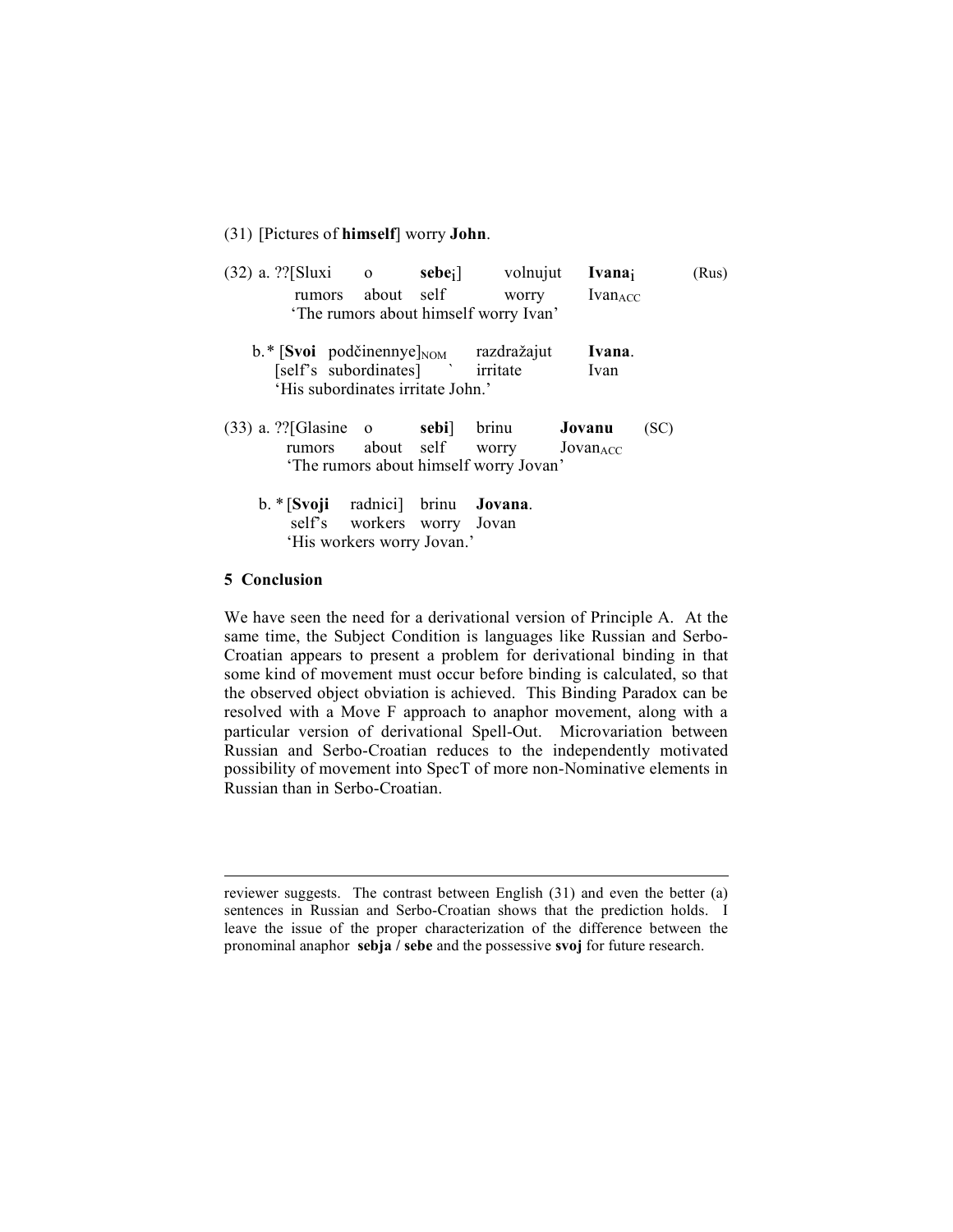#### **References**

- Antonenko, Andrei. 2006. Scrambling in Russian and the Subjunctive/Indicative Distinction. ms Stony Brook University
- Bailyn, John Frederick. 1995. A Configurational Approach to Russian 'Free' Word Order. Doctoral Dissertation, Cornell University.
- Bailyn, John Frederick. 2003. Does Russian Scrambling Exist? In *Scrambling and Word Order*, ed. Simin Karimi, ed. Blackwell.
- Bailyn, John Frederick. 2004a. Generalized Inversion. *Natural Language and Linguistic Theory* 22: 1-50.
- Bailyn, John Frederick. 2004b. A (purely) Derivational Approach to Russian Scrambling. *In Proceedings of FASL 11,* Michigan Slavic Publications.
- Belletti, Adriana & Luigi Rizzi. 1988. Psych-verbs and  $\theta$ -Theory. *Natural Language and Linguistic Theory* 6: 291–352.
- Belletti, Adriana & Luigi Rizzi. 1991. Notes on Psych-verbs, θ-Theory, and Binding. In *Principles and Parameters in Comparative Grammar*, ed. Robert Freidin, 132–162, Cambridge, MA: MIT Press.
- Cançado, Marica & Carlos Franchi. 1999. Exceptional Binding with Psych-Verbs. *Linguistic Inquiry* 30: 133-143.
- Chomsky, Noam. 1995. *The Minimalist Program.* Cambridge, MA: MIT Press.
- Cole, Peter & Sung, L-M. 1994. Head Movement and Long-distance Reflexives. *Linguistic Inquiry* 25.
- Epstein, Samuel D. (et al) 1988. *A Derivational Approach to Syntactic Relations*. Oxford: Oxford University Press.
- Epstein, Samuel D. & Daniel Seely, eds. 2002. *Derivation and Explanation in the Minimalist Program*. Blackwell.
- Fox, Danny & Jon Nissenbaum. 2004. Condition A and Scope Reconstruction. *Linguistic Inquiry* 35: 474-485.
- Giorgi , Alessandra. 1984. Toward a Theory of Long Distance Anaphors: A GB Approach. *The Linguistic Review* 3: 307–361.
- Grewendorf, Günter & Joachim Sabel. 1999. Scrambling in German and Japanese: Adjunction Versus Multiple Specifiers. *Natural Language and Linguistic Theory*, 16: 1-65.
- Heycock, Caroline. 1995. Asymmetries in Reconstruction. *Linguistic Inquiry* 24(1): 103-128.
- Kayne, Richard. 2002. Pronouns and their Antecedents. In *Derivation and Explanation in the Minimalist Program*, ed, Samuel D. Epstein & Daniel Seely. Blackwell.
- Kitahara, Hisatsugu. 1997. *Elementary Operations and Optimal Derivations.* Cambridge, MA: MIT Press.
- Koster, Jan & Eric Reuland, eds. 1991. *Long Distance Anaphora*. Cambridge: Cambridge University Press.
- Lavine, James & Robert Freidin. 2001. The Subject of Defective Tense in Russian. *Journal of Slavic Linguistics*, 9 (1-2): 253-290.